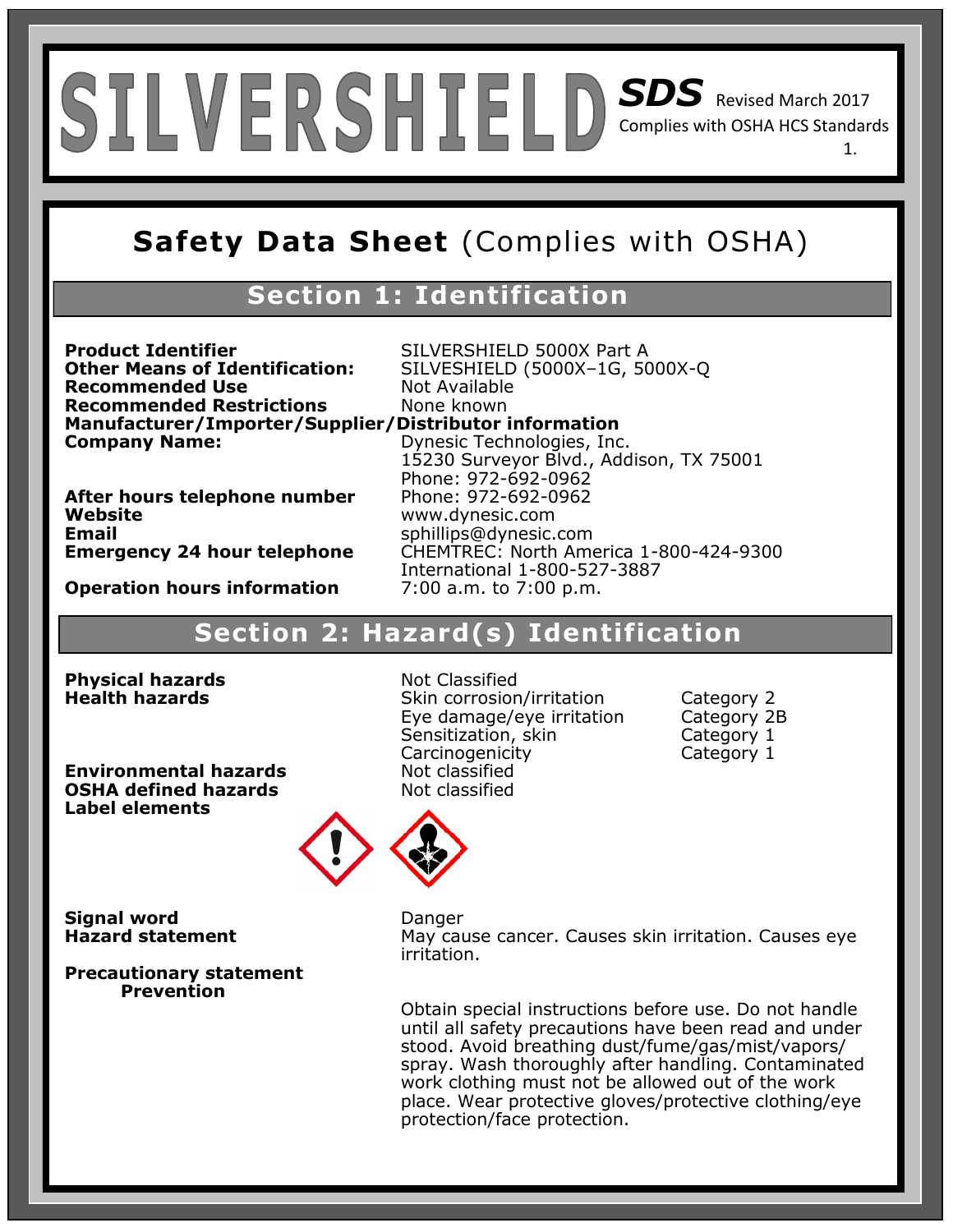# *SDS*

Complies with OSHA HCS Standards

2.

#### **Response**

Specific treatment see Section 4 of this SDS. IF ON SKIN: Wash with plenty of soap and water. IF IN EYES: Rinse cautiously with water for several minutes. Remove contact lenses, if present and easy to do. Continue rinsing. If skin irritation or rash occurs: Get medical advice/attention. If eye irritation persists: Get medical advice/attention. Take off contaminated clothing and wash before reuse. **Storage** Store in accordance with local/regional/national regulations. **Disposal Dispose of contents/container in accordance with local/** regional/national/international regulations.

**Hazard(s) not otherwise classified (HNOC)**

**Supplemental information** 

None known<br>Not applicable

## **Section 3: Composition/Information on Ingredients**

**Chemical name Common Name and Synonyms CAS Number %**  1-METHOXYPROPAN-2-OL 107-98-21 >1 BISPHENOL A-(EPICHLORHYDRIN) EPOXY RESIN QUARTZ 14808-60-7 10-20 CASHEW, NUTSHELL LIQ., GLYCIDYL ETHERS SOLVENT NAPHTHA (PETROLEUM), LIGHT AROM. *\* Other components below reportable levels*

| <b>CAS Number</b> | %         |
|-------------------|-----------|
| 107-98-21         | >1        |
| 25068-38-6        | 45-55     |
| 14808-60-7        | $10 - 20$ |
| 171263-25-5       | 1-10      |
| 64742-95-6        | $<$ 1 $<$ |
|                   |           |

## **Section 4: First Aid Measures**

| <b>Inhalation</b><br><b>Skin contact</b>           | Move to fresh air. Call a physician if symptoms develop or persist.<br>Wash off with soap and water. Get medical attention if irritation develops<br>and persists. Wash contaminated clothing before reuse. |  |
|----------------------------------------------------|-------------------------------------------------------------------------------------------------------------------------------------------------------------------------------------------------------------|--|
| Eye contact                                        | Rinse with water. Continue to rinse for at least 15 minutes. Get medical                                                                                                                                    |  |
|                                                    | attention if irritation persists after washing.                                                                                                                                                             |  |
| <b>Ingestion</b>                                   | Rinse mouth. Do not induce vomiting. If vomiting occurs, the head should<br>be kept low so that stomach vomit doesn't enter the lungs. Call a POISON                                                        |  |
|                                                    | CENTER or doctor/physician if you feel unwell.                                                                                                                                                              |  |
| Most important symptoms/effects, acute and delayed |                                                                                                                                                                                                             |  |
|                                                    | Direct contact with eyes may cause temporary irritation.                                                                                                                                                    |  |
|                                                    | Indication of immediate medical attention and special treatment needed                                                                                                                                      |  |
|                                                    | Treat symptomatically.                                                                                                                                                                                      |  |
| <b>General information</b>                         |                                                                                                                                                                                                             |  |
|                                                    | Ensure that medical personnel are aware of the material(s) involved, and<br>take precautions to protect themselves.                                                                                         |  |
|                                                    |                                                                                                                                                                                                             |  |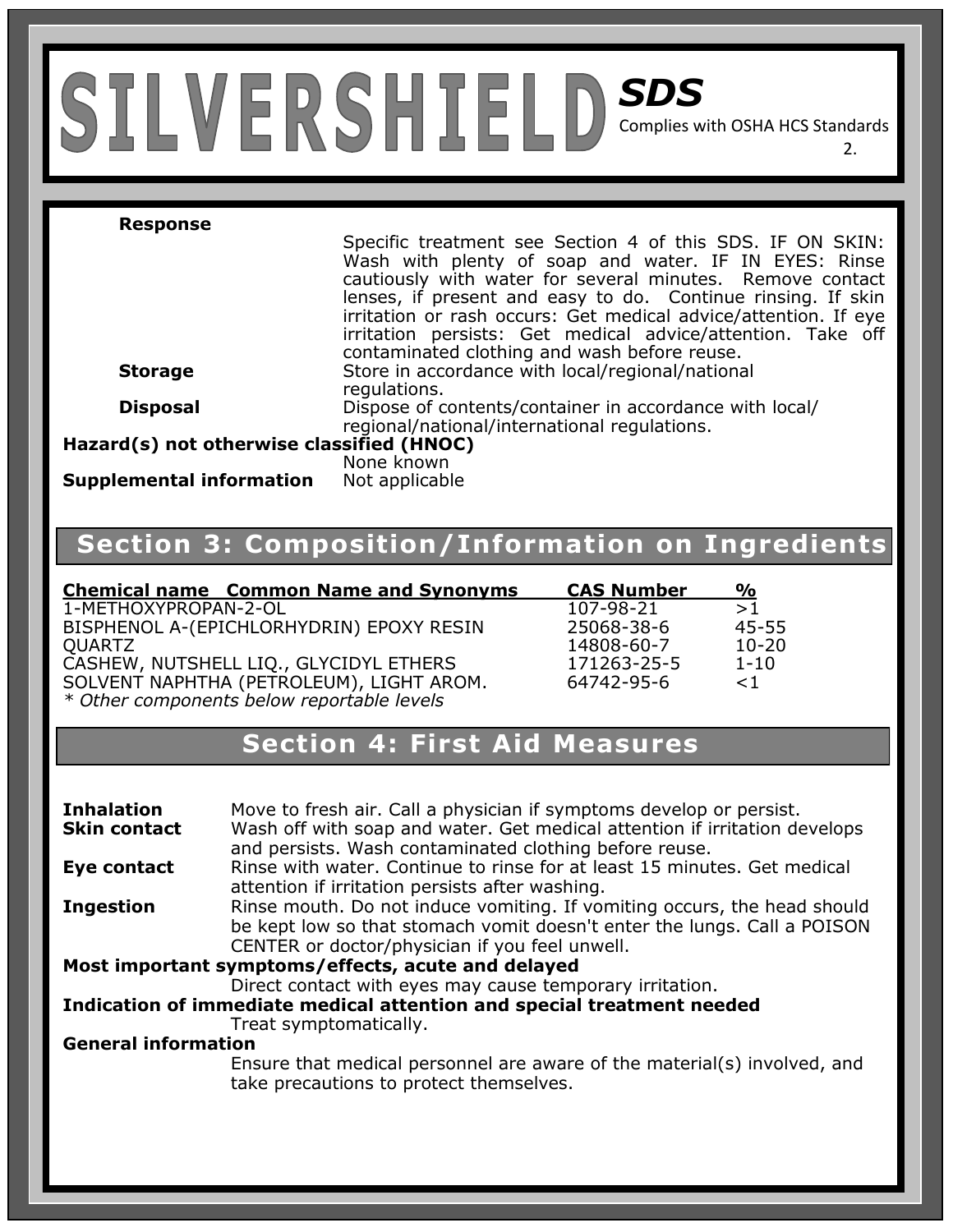## **Section 5: Fire-Fighting Measures**

3.

#### **Suitable extinguishing media**

Water fog. Foam. Dry chemical powder. Carbon dioxide (CO2).

#### **Unsuitable extinguishing media**

Do not use water jet as an extinguisher, as this will spread the fire.

**Specific hazards arising from the chemical** 

During fire, gases hazardous to health may be formed.

**Special protective equipment and precautions for firefighters** 

Self-contained breathing apparatus and full protective clothing must be worn in case of fire. **Fire-fighting equipment/instructions** 

Move containers from fire area if you can do so without risk.

**Specific methods** 

Use standard firefighting procedures and consider the hazards of other involved materials.

## **Section 6: Accidental Release Measures**

### **Personal precautions, protective equipment and emergency procedures**

Keep unnecessary personnel away. For personal protection, see section 8 of the SDS. **Methods and materials for containment and cleaning up** 

This material is classified as a water pollutant under the Clean Water Act and should be prevented from contaminating soil or from entering sewage and drainage systems which lead to waterways.

**Large Spills:** Stop the flow of material, if this is without risk. Dike the spilled material, where this is possible. Cover with plastic sheet to prevent spreading. Absorb in vermiculite, dry sand or earth and place into containers. Following product recovery, flush area with water.

**Small Spills:** Wipe up with absorbent material (e.g. cloth, fleece). Clean surface thoroughly to remove residual contamination.

Never return spills to original containers for re-use. For waste disposal, see section 13 of the SDS.

#### **Environmental precautions**

Avoid discharge into drains, water courses or onto the ground.

## **Section 7: Section 7: Handling And Storage**

**Precautions for safe handling** Avoid prolonged exposure. Observe good industrial hygiene practices.

## **Conditions for safe storage, including any incompatibilities**

 Store in original tightly closed container. Store away from incompatible materials (see Section 10 of the SDS).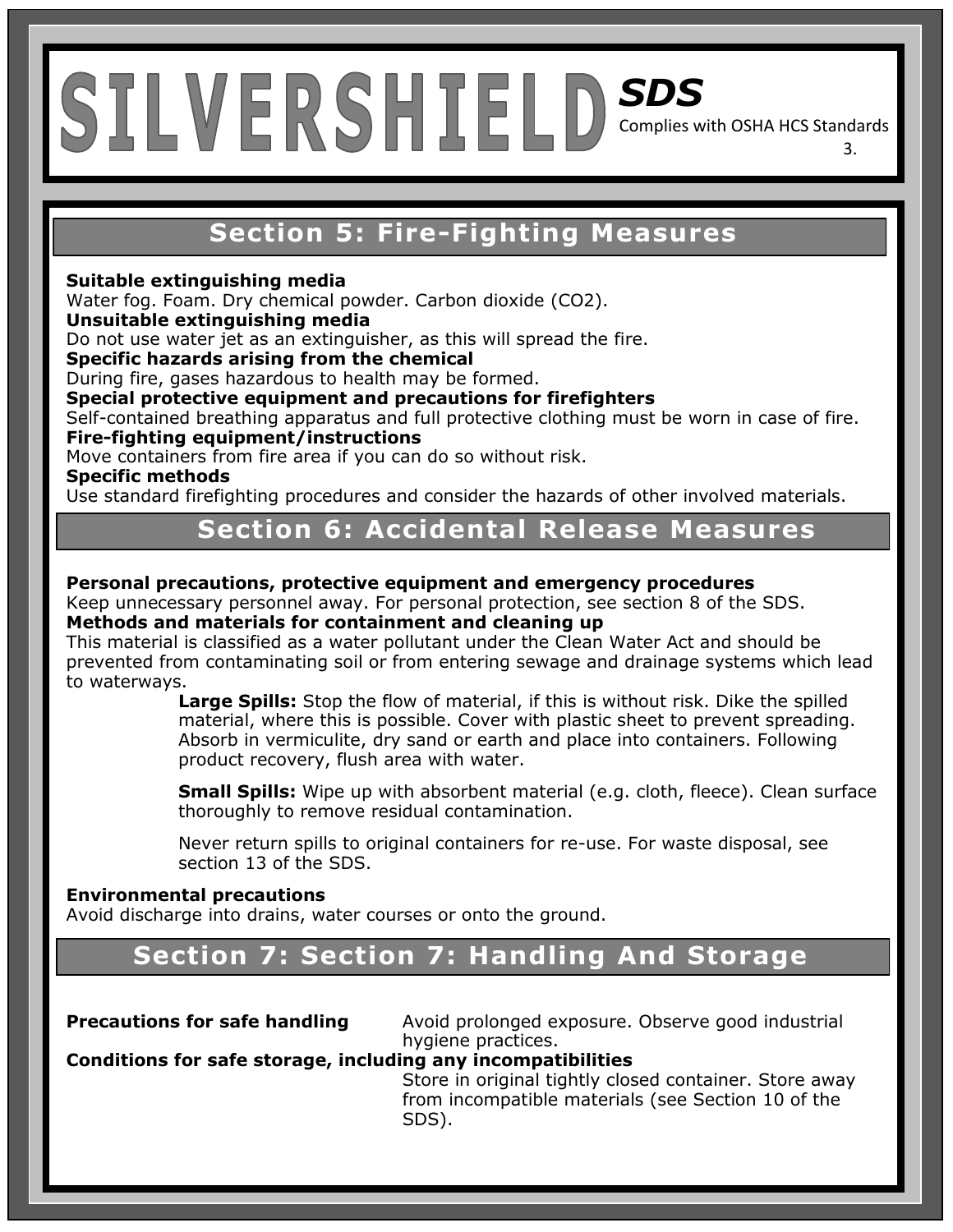## **Section 8: Exposure Controls/Personal Protection**

#### **Occupational exposure limits**

### **US. OSHA Table Z-1 Limits for Air Contaminants (29 CFR 1910.1000)**

| <b>Components</b>                                            | <b>Type</b>        | <b>Value</b>         | Form                             |
|--------------------------------------------------------------|--------------------|----------------------|----------------------------------|
| QUARTZ (CAS 14808-60-7)                                      | <b>TWA</b>         | 0.3 mg/m3 Total dust |                                  |
| <b>US. ACGIH Threshold Limit Values</b><br><b>Components</b> | <b>Type</b>        | <b>Value</b>         | Form                             |
| 1-METHOXYPROPAN-2-OL (CAS 107-98-2)                          | <b>STEL</b><br>TWA | $100$ ppm<br>50 ppm  |                                  |
| QUARTZ (CAS 14808-60-7)                                      | <b>TWA</b>         |                      | 0.025 mg/m3 Respiratory fraction |
| <b>IIS NIOSH: Docket Guide to Chemical Hazards</b>           |                    |                      |                                  |

| <b>Components</b>                   | <b>Type</b> | Value                  | Form                        |
|-------------------------------------|-------------|------------------------|-----------------------------|
| 1-METHOXYPROPAN-2-OL (CAS 107-98-2) | <b>STEL</b> | 540 mg/m3<br>$150$ ppm |                             |
|                                     | TWA         | 360 mg/m3<br>$100$ ppm |                             |
| QUARTZ (CAS 14808-60-7)             | TWA         | $10$ ppm               | 0.05 mg/m3 Respiratory dust |

#### **Biological limit values**

No biological exposure limits noted for the ingredient(s).

**Exposure guidelines** 

## **US - California OELs: Skin designation**

1-METHOXYPROPAN-2-OL (CAS 107-98-2) Can be absorbed through the skin.

## **Appropriate engineering controls**

Provide adequate ventilation, including appropriate local extraction, to ensure that the defined occupational exposure limit is not exceeded.

#### **Individual protection measures, such as personal protective equipment Eye/face protection**

Wear safety glasses; chemical goggles (if splashing is possible).

#### **Hand protection**

Chemical resistant gloves are recommended. If contact with forearms is likely wear gauntlet style gloves.

**Other** Wear suitable protective clothing.

## **Respiratory protection**

If engineering controls do not maintain airborne concentrations below recommended exposure limits (where applicable) or to an acceptable level (in countries where exposure limits have not been established), an approved respirator must be worn.

## **Thermal hazards**

Wear appropriate thermal protective clothing, when necessary.

## **General hygiene considerations**

Always observe good personal hygiene measures, such as washing after handling the material and before eating, drinking, and/or smoking. Routinely wash work clothing and protective equipment to remove contaminants.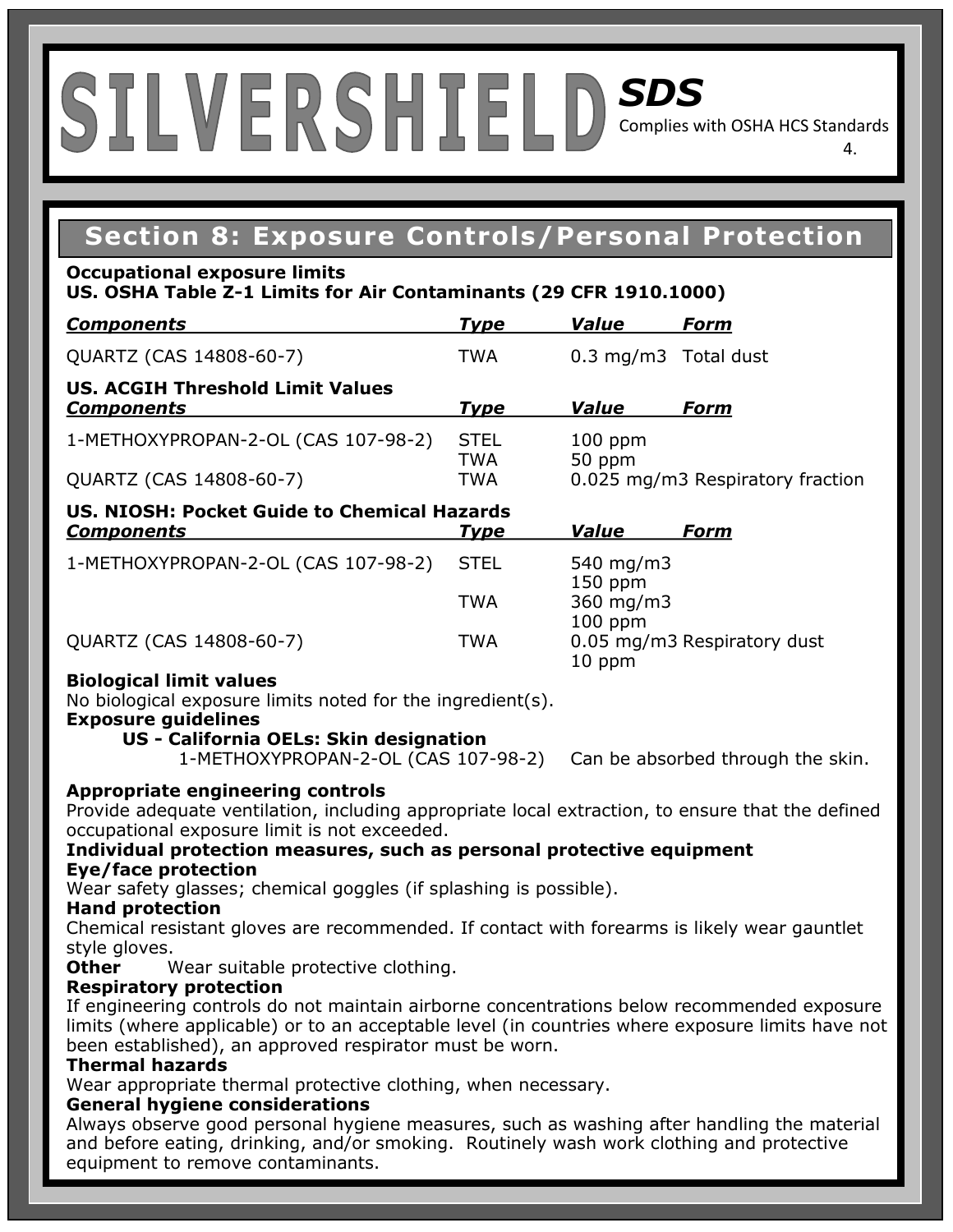## **Section8: Exposure Controls/Personal Protection Section 9: Physical and Chemical Properties**

5.

**Appearance** Liquid **Physical state** Liquid **Form Viscous Liquid Color** Silver **Odor** Slight **Odor threshold** Not available **pH** Not available **Melting point/freezing point** Not available **Initial boiling point and boiling range**   $>500$  °F ( $>260$  °C) **Flash point**  $> 200 \text{ °F}$  ( $> 104.4 \text{ °C}$ ) **Evaporation rate Not available Flammability (solid, gas)** Not available **Upper/lower flammability or explosive limits Flammability limit - lower** (%) Not available **Flammability limit upper** (%) Not available **Explosive limit - lower** (%) Not available **Explosive limit - upper**  $(\%)$  Not available **Vapor pressure** 6.77 hPa estimated **Vapor density Not available Relative density Not available Solubility(ies) Solubility (water)** None **Partition coefficient (n-octanol/water)** Not available **Auto-ignition temperature** Not available **Decomposition temperature** Not available **Viscosity Not available Other information Density 12.98 lb./gal estimated**<br>**Percentage volatile** 0.01 % estimated **Percentage volatile Specific Gravity** 1.56

## **Section 10: Stability and Reactivity**

#### **Reactivity**

The product is stable and non-reactive under normal conditions of use, storage and transport. **Chemical stability**  Material is stable under normal conditions.

**Possibility of hazardous reactions** 

Hazardous polymerization does not occur.

### **Conditions to avoid**

Avoid temperatures exceeding the flash point. Contact with incompatible materials.

#### **Incompatible materials**

Strong oxidizing agents.

#### **Hazardous decomposition products**

No hazardous decomposition products are known.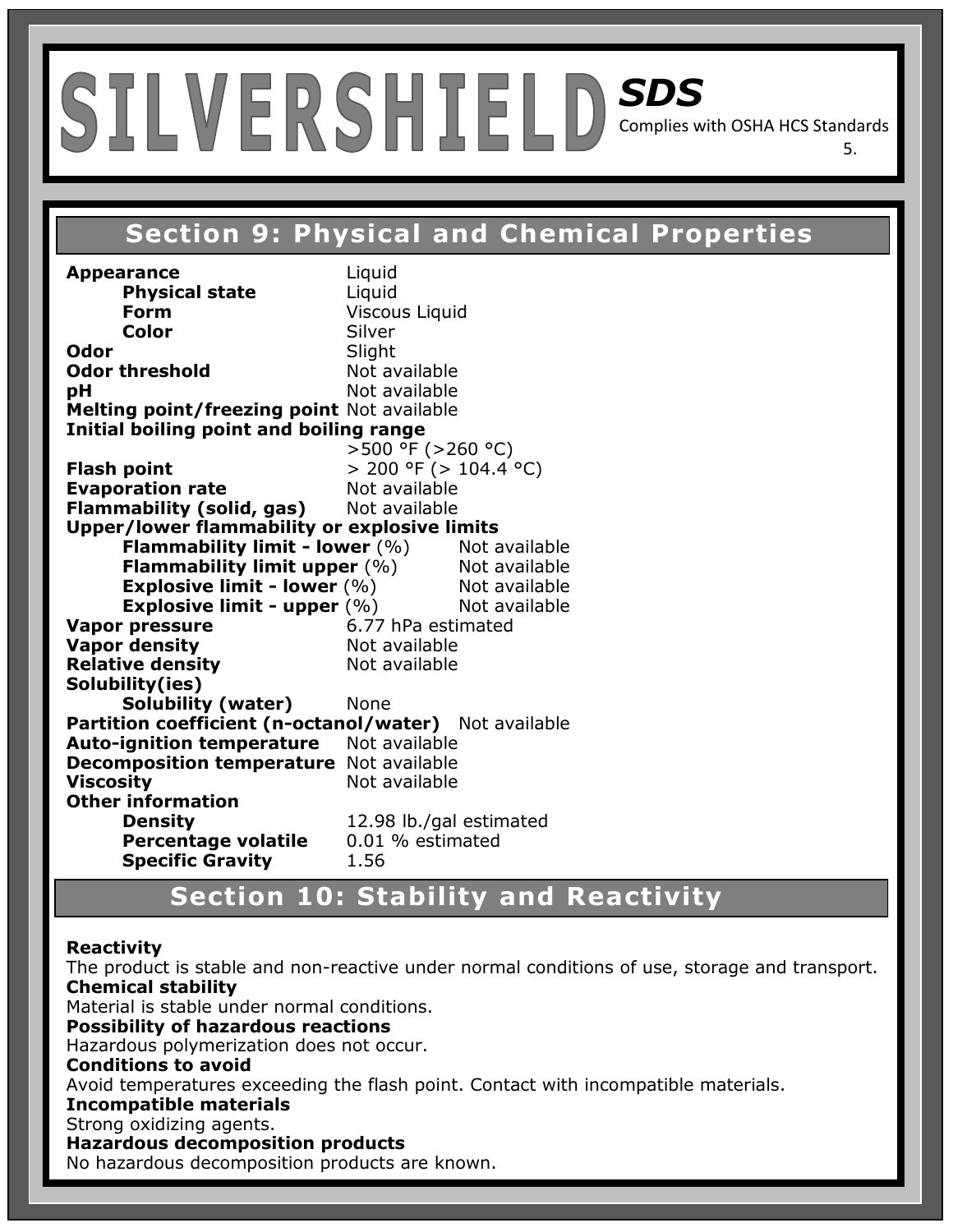## SILVERSHIELD *SDS*  Complies with OSHA HCS Standards

**Section8: Exposure Controls/Personal Protection Section 11: Toxicological Information**

6.

| <b>Ingestion</b><br><b>Inhalation</b><br><b>Skin contact</b><br>Eye contact<br><b>Acute toxicity</b><br><b>Components</b>                                                                        | <b>Information on likely routes of exposure</b><br>Expected to be a low ingestion hazard.<br>May be harmful if inhaled.<br>Causes skin irritation.<br>Causes eye irritation.<br>Direct contact with eyes may cause temporary irritation.<br><b>Information on toxicological effects</b><br><b>Species</b> |               | Symptoms related to the physical, chemical and toxicological characteristics<br><u>Test Results</u> |            |
|--------------------------------------------------------------------------------------------------------------------------------------------------------------------------------------------------|-----------------------------------------------------------------------------------------------------------------------------------------------------------------------------------------------------------------------------------------------------------------------------------------------------------|---------------|-----------------------------------------------------------------------------------------------------|------------|
|                                                                                                                                                                                                  | 1-METHOXYPROPAN-2-OL (CAS 107-98-2)                                                                                                                                                                                                                                                                       |               |                                                                                                     |            |
| <b>Acute</b>                                                                                                                                                                                     |                                                                                                                                                                                                                                                                                                           |               |                                                                                                     |            |
| <b>Dermal</b>                                                                                                                                                                                    |                                                                                                                                                                                                                                                                                                           |               |                                                                                                     |            |
| LD50                                                                                                                                                                                             | Rabbit                                                                                                                                                                                                                                                                                                    | 13 g/kg       |                                                                                                     |            |
| <b>Inhalation</b>                                                                                                                                                                                |                                                                                                                                                                                                                                                                                                           |               |                                                                                                     |            |
| <b>LC50</b><br><b>Oral</b>                                                                                                                                                                       | Rat                                                                                                                                                                                                                                                                                                       |               | 54.6 mg/l, 4 Hours                                                                                  |            |
| LD50                                                                                                                                                                                             | Rat                                                                                                                                                                                                                                                                                                       | 5.71 $q/kg$   |                                                                                                     |            |
|                                                                                                                                                                                                  | * Estimates for product may be based on additional component data not shown.                                                                                                                                                                                                                              |               |                                                                                                     |            |
| <b>Skin corrosion/irritation</b>                                                                                                                                                                 |                                                                                                                                                                                                                                                                                                           |               |                                                                                                     |            |
|                                                                                                                                                                                                  | Prolonged skin contact may cause temporary irritation.                                                                                                                                                                                                                                                    |               |                                                                                                     |            |
| Serious eye damage/eye irritation                                                                                                                                                                |                                                                                                                                                                                                                                                                                                           |               |                                                                                                     |            |
| <b>Respiratory or skin sensitization</b>                                                                                                                                                         | Direct contact with eyes may cause temporary irritation.                                                                                                                                                                                                                                                  |               |                                                                                                     |            |
| <b>Respiratory sensitization</b>                                                                                                                                                                 |                                                                                                                                                                                                                                                                                                           | Not available |                                                                                                     |            |
| <b>Skin sensitization</b>                                                                                                                                                                        |                                                                                                                                                                                                                                                                                                           |               | May cause sensitization by skin contact.                                                            |            |
| <b>Germ cell mutagenicity</b>                                                                                                                                                                    |                                                                                                                                                                                                                                                                                                           |               |                                                                                                     |            |
|                                                                                                                                                                                                  |                                                                                                                                                                                                                                                                                                           |               | No data available to indicate product or any components present at greater than 0.1% are            |            |
| mutagenic or genotoxic.                                                                                                                                                                          |                                                                                                                                                                                                                                                                                                           |               |                                                                                                     |            |
| <b>Carcinogenicity</b>                                                                                                                                                                           |                                                                                                                                                                                                                                                                                                           |               |                                                                                                     |            |
| This product is not considered to be a carcinogen by IARC, ACGIH, NTP, or OSHA. This product<br>contains crystalline silica. Silica is a known carcinogen; however in this encapsulated form the |                                                                                                                                                                                                                                                                                                           |               |                                                                                                     |            |
|                                                                                                                                                                                                  | normal routes of exposure are unavailable.                                                                                                                                                                                                                                                                |               |                                                                                                     |            |
|                                                                                                                                                                                                  | US. OSHA Specifically Regulated Substances (29 CFR 1910.1001-1050)                                                                                                                                                                                                                                        |               |                                                                                                     | Not listed |
| <b>Reproductive toxicity</b>                                                                                                                                                                     |                                                                                                                                                                                                                                                                                                           |               |                                                                                                     |            |
|                                                                                                                                                                                                  | This product is not expected to cause reproductive or developmental effects.                                                                                                                                                                                                                              |               |                                                                                                     |            |
|                                                                                                                                                                                                  | Specific target organ toxicity - single exposure                                                                                                                                                                                                                                                          |               | Not classified                                                                                      |            |
|                                                                                                                                                                                                  | Specific target organ toxicity - repeated exposure                                                                                                                                                                                                                                                        |               | Not classified                                                                                      |            |
| <b>Aspiration hazard</b>                                                                                                                                                                         |                                                                                                                                                                                                                                                                                                           |               | Not available                                                                                       |            |
| <b>Chronic effects</b><br>Prolonged inhalation may be harmful.                                                                                                                                   |                                                                                                                                                                                                                                                                                                           |               |                                                                                                     |            |
|                                                                                                                                                                                                  |                                                                                                                                                                                                                                                                                                           |               |                                                                                                     |            |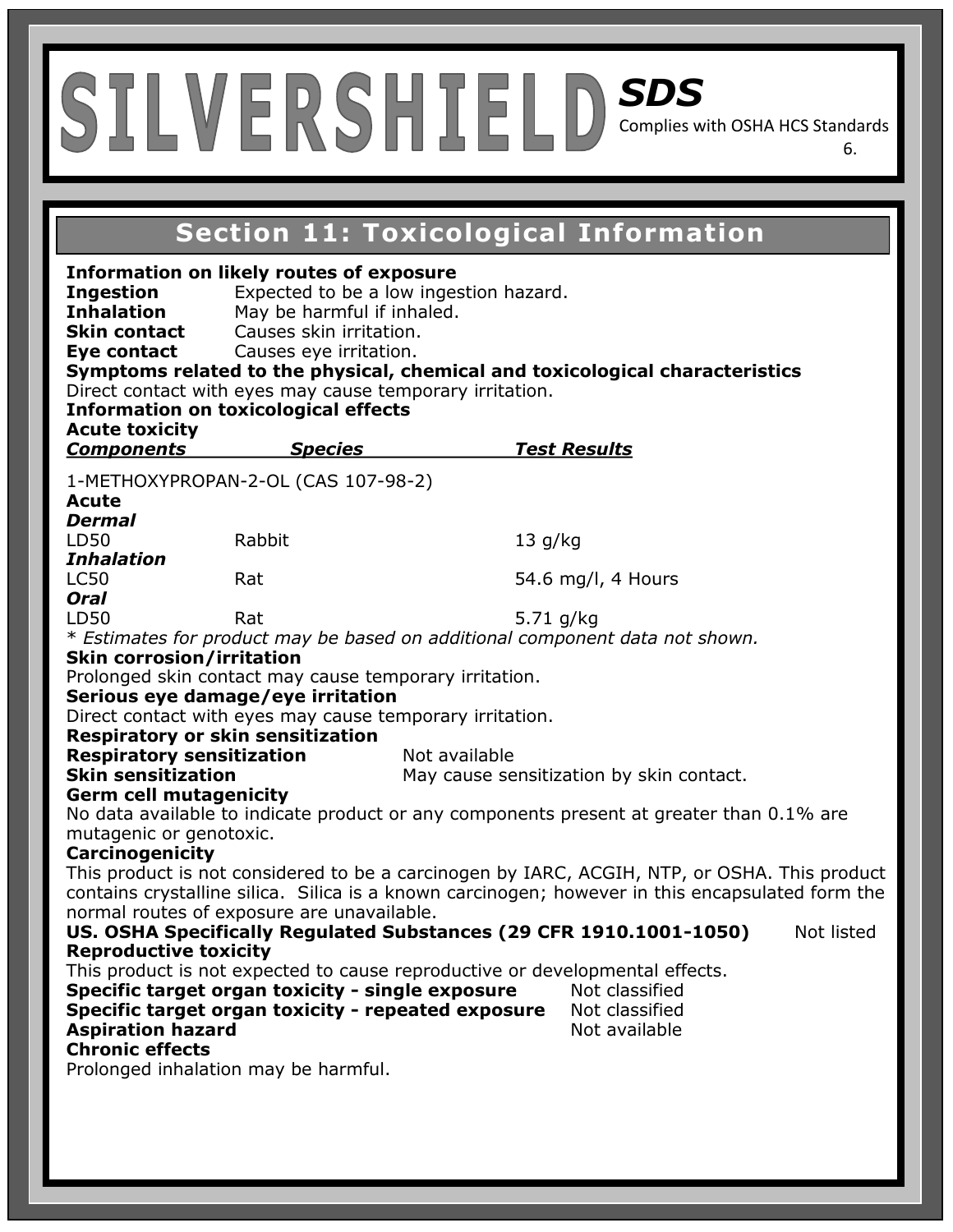**Section8: Exposure Controls/Personal Protection Section 12: Ecological Information**

**Ecotoxicity** The product contains a substance which is toxic to aquatic organisms *Product Species Test Results* 

5000X Part A **Aquatic** 

Crustacea EC50 Daphnia 0.8463 mg/l, 48 hours estimated Fish LC50 Fish 2.8319 mg/l, 96 hours estimated

7.

*\* Estimates for product may be based on additional component data not shown.*  **Persistence and degradability** 

No data is available on the degradability of this product

**Bioaccumulative potential** Mo data available **Mobility in soil No data available Other adverse effects** 

No other adverse environmental effects are expected from this component.

## **Section 13: Disposal Considerations**

## **Disposal instructions**

When this product as supplied is to be discarded as waste, it does not meet the definition of a RCRA waste under 40 CFR 261.

## **Local disposal regulations**

Dispose in accordance with all applicable regulations.

#### **Hazardous waste code**

The waste code should be assigned in discussion between the user, the producer and the waste disposal company.

## **Waste from residues / unused products**

Dispose of in accordance with local regulations. Empty containers or liners may retain some product residues. This material and its container must be disposed of in a safe manner (see: Disposal instructions).

## **Contaminated packaging**

Empty containers should be taken to an approved waste handling site for recycling or disposal. Since emptied containers may retain product residue, follow label warnings even after container is emptied.

## **Section 14: Transportation Information**

**DOT** Not regulated as dangerous goods.<br> **IATA** Not regulated as dangerous goods.

- 
- **IATA** Not regulated as dangerous goods.<br> **IMDG UN number** UN3082 **IM number** UN3082

## **UN proper shipping name**

ENVIRONMENTALLY HAZARDOUS SUBSTANCE, LIQUID, N.O.S. (BISPHENOL A- (EPICHLORHYDRIN) EPOXY RESIN), MARINE POLLUTANT

| Transport hazard class(es) |   |  |
|----------------------------|---|--|
| <b>Class</b>               | q |  |
| <b>Subsidiary risk</b>     | - |  |
| <b>Packing group</b>       | Ħ |  |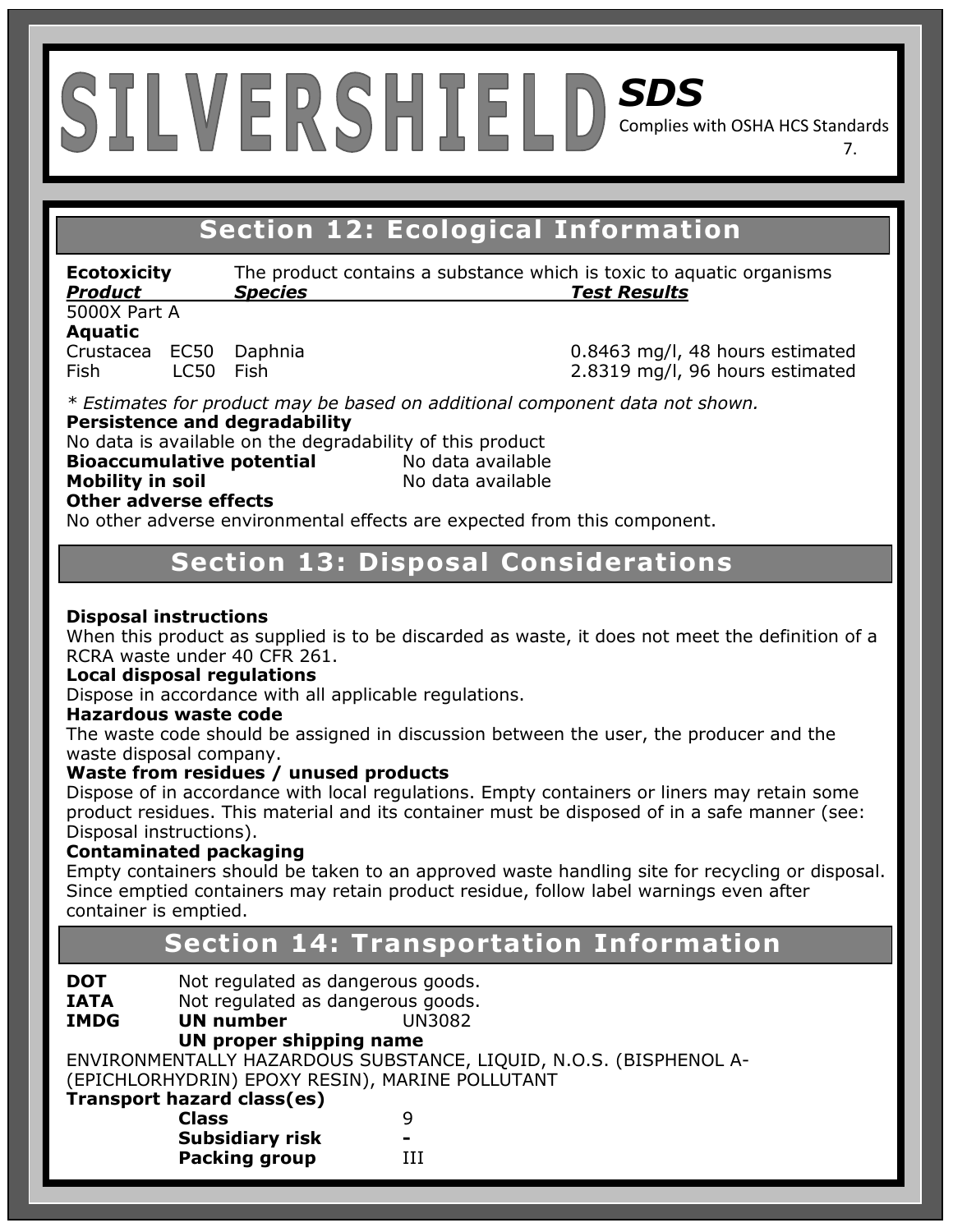8.

**Environmental hazard class(es) Marine Pollutant** Yes **EmS** F-A, S-F **Special precautions for** Not available **user Transport in bulk according to Annex II of MARPOL 73/78 and the IBC Code IMDG**



**Marine Pollutant**

## **General information**

DOT Regulated Marine Pollutant. IMDG Regulated Marine Pollutant.

## **Section 15: Regulatory information**

## **US federal regulations**

This product is a "Hazardous Chemical" as defined by the OSHA Hazard Communication Standard, 29 CFR 1910.1200.

**TSCA Inventory List. TSCA Section 12(b) Export Notification (40 CFR 707, Subpt. D)** Not regulated

**CERCLA Hazardous Substance List (40 CFR 302.4)** 

1-METHOXYPROPAN-2-OL (CAS 107-98-2) Listed

**US. OSHA Specifically Regulated Substances (29 CFR 1910.1001-1050)**  Not regulated

**Superfund Amendments and Reauthorization Act of 1986 (SARA)** 

**Hazard categories** Immediate Hazard - Yes Delayed Hazard - Yes Fire Hazard - No Pressure Hazard - No Reactivity Hazard - No

#### **SARA 302 Extremely hazardous substance**  Not Listed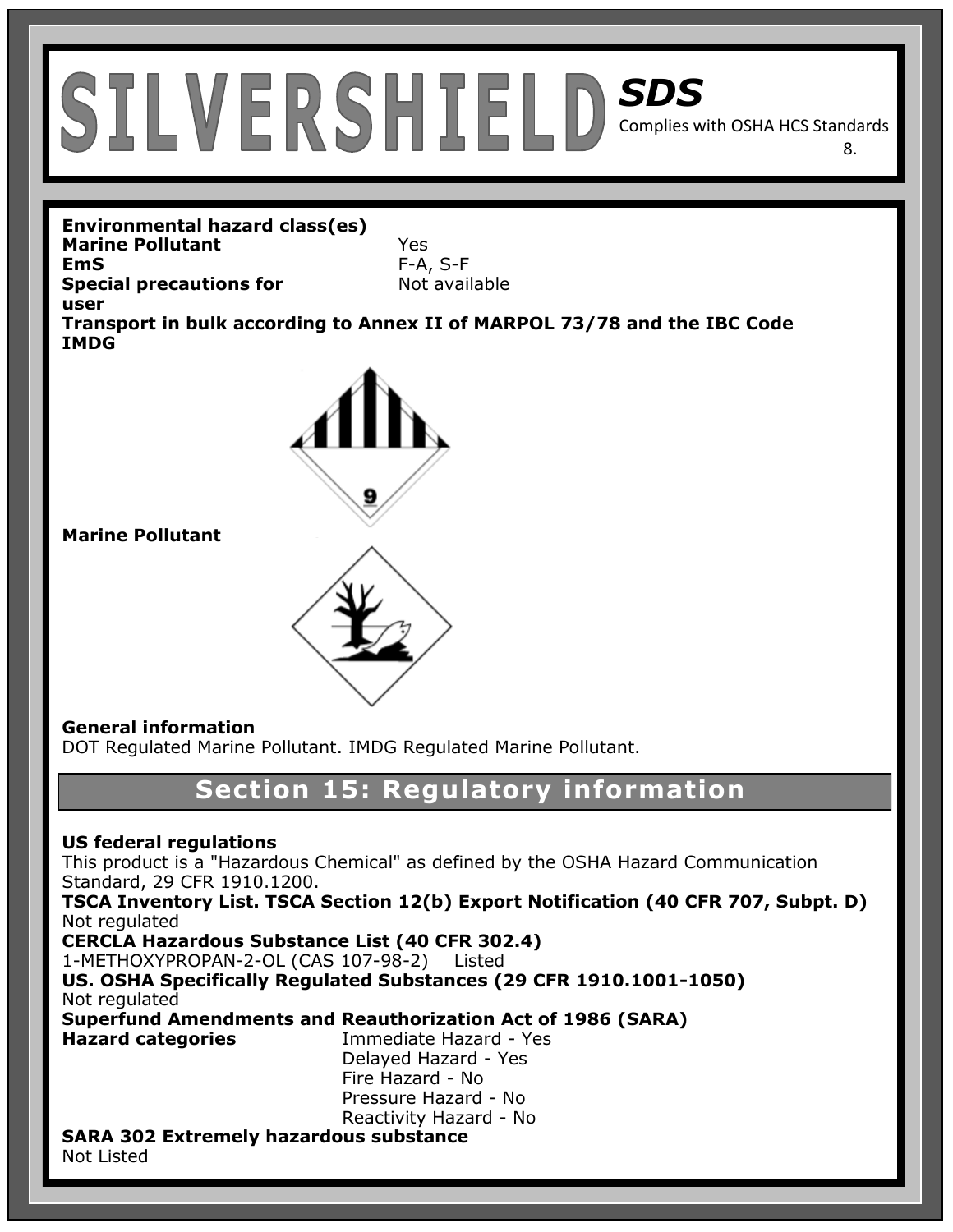**SARA 311/312** No **Hazardous chemical SARA 313 (TRI reporting)** Not regulated **Other federal regulations Clean Air Act (CAA) Section 112 Hazardous Air Pollutants (HAPs) List**  Not regulated **Clean Air Act (CAA) Section 112(r) Accidental Release Prevention (40 CFR 68.130)**  Not regulated **Safe Drinking Water Act** Not regulated **US state regulations** WARNING: This product contains a chemical known to the State of California to cause birth defects or other reproductive harm. **US - California Proposition 65 - CRT: Listed date/Carcinogenic substance**  QUARTZ (CAS 14808-60-7) Listed: October 1, 1988 **US. California. Candidate Chemicals List. Safer Consumer Products Regulations (Cal. Code Regs, tit. 22, 69502.3, subd. (a))**  1-METHOXYPROPAN-2-OL (CAS 107-98-2) QUARTZ (CAS 14808-60-7) SOLVENT NAPHTHA (PETROLEUM), LIGHT AROM. (CAS 64742-95-6) **International Inventories Country(s)/region Inventory name On inventory (yes/no)\* Australia Australian Inventory of Chemical Substances (AICS)** No **Canada Domestic Substances List (DSL)** Yes **Canada Non-Domestic Substances List (NDSL)** No **China Inventory of Existing Chemical Substances China** Yes Europe European Inventory of Existing Commercial Chemical Substances No Europe European List of Notified Chemical Substances (ELINCS) No Japan Inventory of Existing and New Chemical Substances No Korea Existing Chemicals List (ECL) No New Zealand New Zealand Inventory New Yessex Allen New Yes Philippines Philippine Inventory of Chemicals and Chemical Substances Yes United States & Puerto Rico Toxic Substances Control Act (TSCA) Inventory Yes\* *A "Yes" indicates that all components of this product comply with the inventory requirements administered by the governing country(s) A "No" indicates that one or more components of the product are not listed or exempt from listing on the inventory administered by the governing country(s).* 

9.

## **Section 16: Other information**

| Issue date           | 05-18-2015                                     |
|----------------------|------------------------------------------------|
| <b>Revision Date</b> | 11/21/2018                                     |
| <b>Version #</b>     | 05                                             |
| NFPA Ratings         | Health: 2<br>Flammability: 1<br>Instability: 0 |